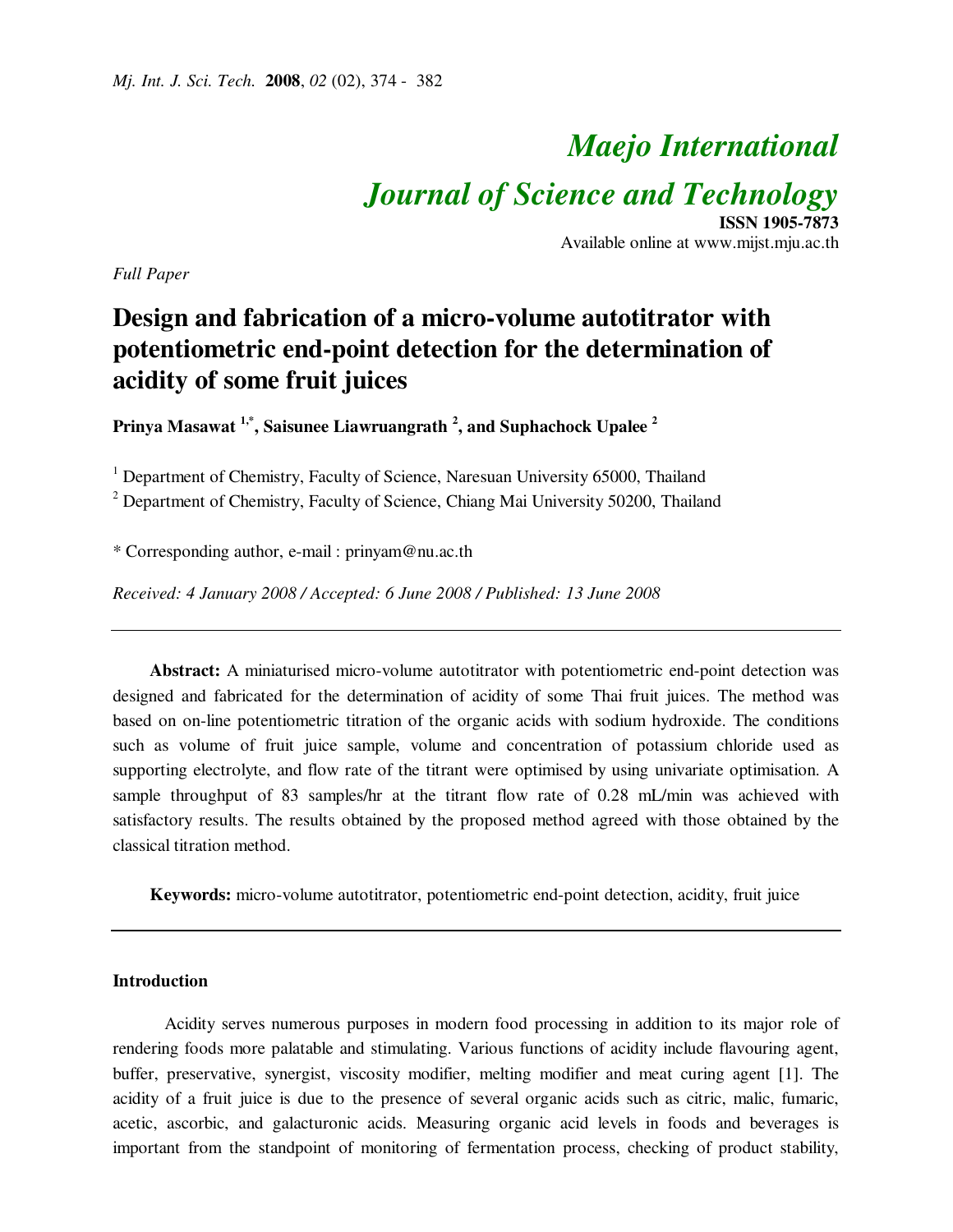validating of authenticity of juices and concentrates, and studying of the organoleptic properties of fermented products such as wines [2]. The most common acid in soft drinks and citrus and other fruit juices is citric acid, which can be obtained either in anhydrous or monohydrate form [3]. Citric acid (2 hydroxy-1,2,3-propanetricarboxylic acid), unlike other hydroxy acids, is tribasic with a major advantage of high solubility in water. Several fresh fruits such as lemon and lime owe their tangy taste to the presence of citrate ions [1].

Acidity can be determined by a large number of methods such as ion chromatography [4], gas chromatography [5], high performance liquid chromatography [6], capillary electrophoresis [7], and flow injection analysis [8]. Although some methods can selectively determine different acids, the acidity is usually reported in terms of the citric acid content. Titration is used as the classical method for the determination of citric acid in fruit juices [9-10]. The disadvantage of titration is that it is time and reagent consuming. Potentiometry is also alternatively used to determine the total acid content in fruit juices in comparison with classical titration [11]. In this present work, we have designed and fabricated a micro-volume autotitrator with potentiometric end-point detection for the determination of acidity of the juices of eight Thai fruits collected in the northern area of Thailand. The method is based on an online potentiometric titration. Variables affecting the proposed method, viz. volume of fruit juice sample, volume and concentration of potassium chloride used as supporting electrolyte, and flow rate of titrant were evaluated and optimised.

#### **Materials and Methods**

#### *Materials*

 Sodium hydroxide, potassium hydrogen phthalate (KHP), phenolphthalein, and potassium chloride were obtained from Merck (Germany). All chemicals were of analytical reagent grade.

 Eight fruit samples, viz. lime, pomelo, tangerine, red and green grape, red and green apple, and pineapple were collected from the northern area of Thailand by random sampling.

#### *Micro-volume autotitrator*

The schematic diagram of the designed autotitration system is shown in Figure 1. A peristaltic propeller was used as a device to aspirate accurately and continuously the amount of titrant in the range of 0.02 to 0.24 mL/min (depending on the tube resolution and rotor speed). The peristaltic pump was controlled by an AT89C4051 microcontroller which generated a pulse-width modulator (PWM) signal to drive the pump motor, which could be commanded by a software via a RS232 port. An aspiration volume calibration of the pump was carried out by water-weighting method.

 A combined glass electrode (Horiba, USA) was used as a proton sensor. It was connected to an analog-to-digital converter device namely "UT60D" multimeter (Uni-Trend International Limited). The output of ASCII mV reading was sent to the PC via RS232C port with the baud rate of 2,400 bps no parity 7 data bit and 2 stop bits. A PC recorded the change and directly plotted the graph which could be saved for further calculation or exported in many formats.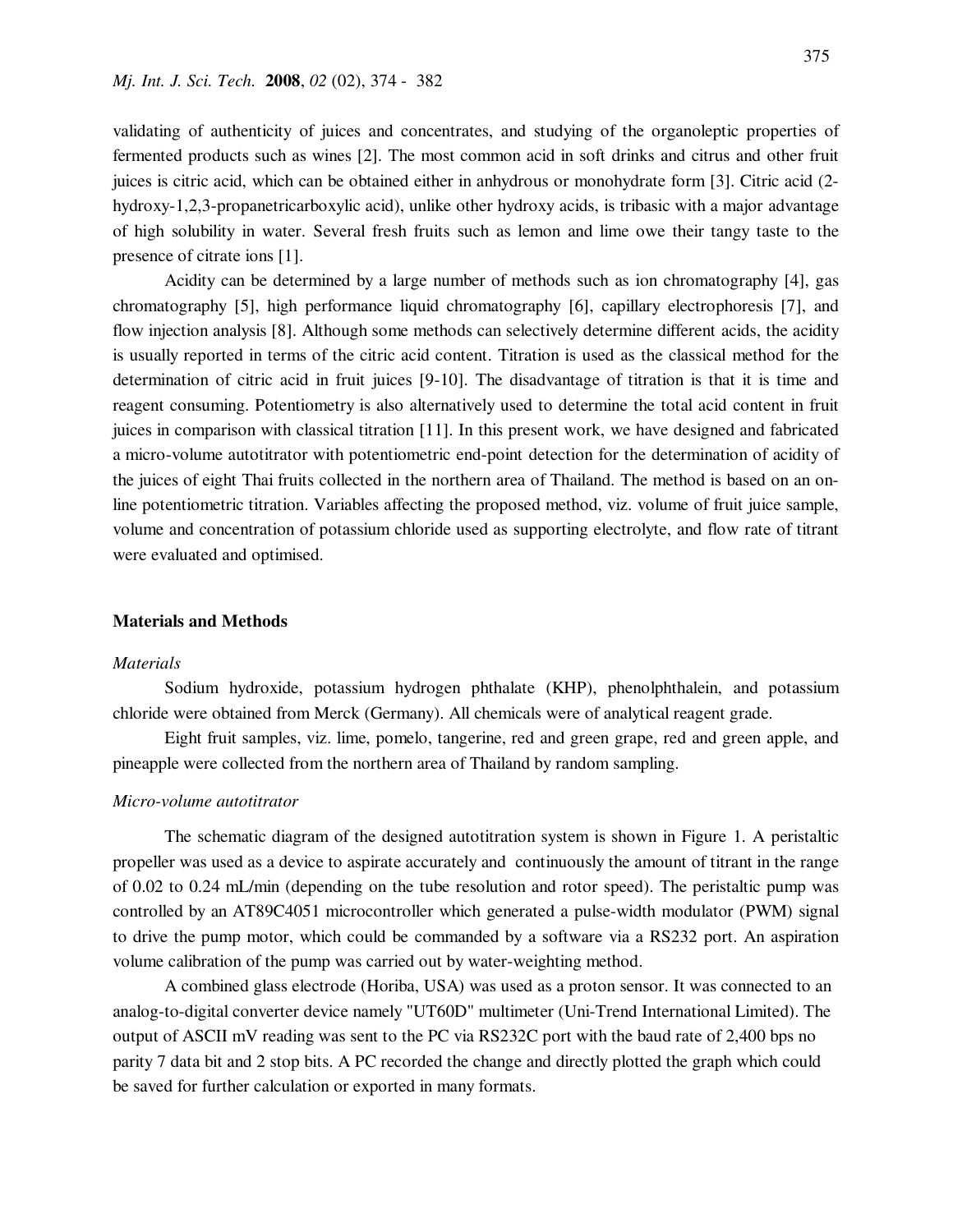A Microsoft Visual Basic 6.0 was used as a developed tool to control the peristaltic pump and receive the signal from the UT60D multimeter. It employed Microsoft Communication Control 6.0 ActiveX to communicate with the control board in ASCII mode.



**Figure 1.** Schematic diagram of the designed autotitration system

#### *Sample preparation*

Eight kinds of fresh fruits, viz. lime, pomelo, tangerine, red grape, green apple, green grape, pineapple, and red apple were separately squeezed with a juice extractor (Comfort HR I82I, Philips, Netherland). A 1.0 mL aliquot of each fresh juice was put in a 25 mL beaker containing 5.0 mL of 10 mM KCl as supporting electrolyte and 15.0 mL of deionised water. A micro-volume autotitrator as shown in Figure 1 was operated by propelling 0.1 M NaOH at the flow rate of 0.28 mL/min. A titration curve and the first derivative curve could be recorded as shown in Figure 2 for each titration batch.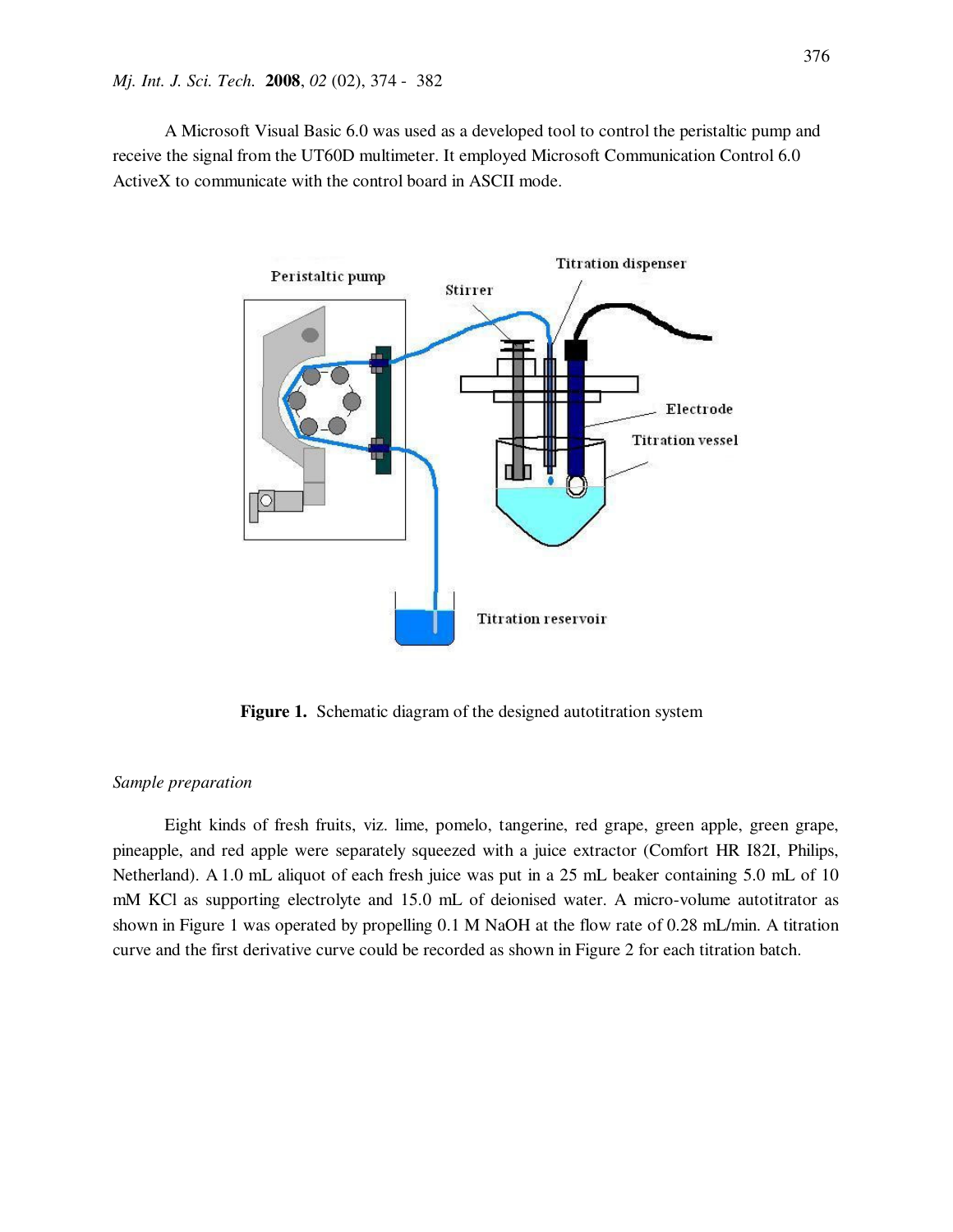

**Figure 2.** Titration curve and first derivative curve obtained from the designed autotitration

#### **Results and Discussion**

#### *Optimisation for the determination of citric acid*

In this experiment, the volume of KHP used as titrand, the volume and concentration of KCl used as supporting electrolyte, and the flow rate of titrant (NaOH) were optimised using the designed autotitration system as shown in Figure 1. The method for optimisation is the univariation, in which one parameter is varied while the others are kept constant. After optimisation of each parameter, the new optimised value is used for the optimisation of the next parameter. In the following optimisation, the reasonable %RSD and % Error were used for selecting the optimal value of each parameter. %RSD was calculated from 11 replicates  $(n = 11)$  and %Error from comparing the result from the proposed technique with that from the standard classical acid-base titration method.

#### *Effect of KHP volume*

 The experiment was carried out by using 0.1000 M KHP (titrand) to titrate with 0.1000 M NaOH (titrant). Various volumes of KHP (50, 100, 150 and 200  $\mu$ L) were pipetted into a 25 mL beaker containing 15.0 mL of deionised water and 5.0 mL of 10 mM KCl (supporting electrolyte). Then the flow of titrant was generated at 0.20 mL/min. Titration curves and first derivative curves were obtained and the results were mathematically compared with those obtained with the classical acid-base titration. The influence of KHP volume on the percentage of relative standard deviation (%RSD) and error (%Error) is exhibited in Figure 3. The KHP volume of 200  $\mu$ L showed lowest %RSD and %Error, therefore it was chosen for the next experiment. (Although a little lower %RSD and %Error might be obtained when KHP volume was increased to more than 200 µL, it was not used on the reason of waste reduction.)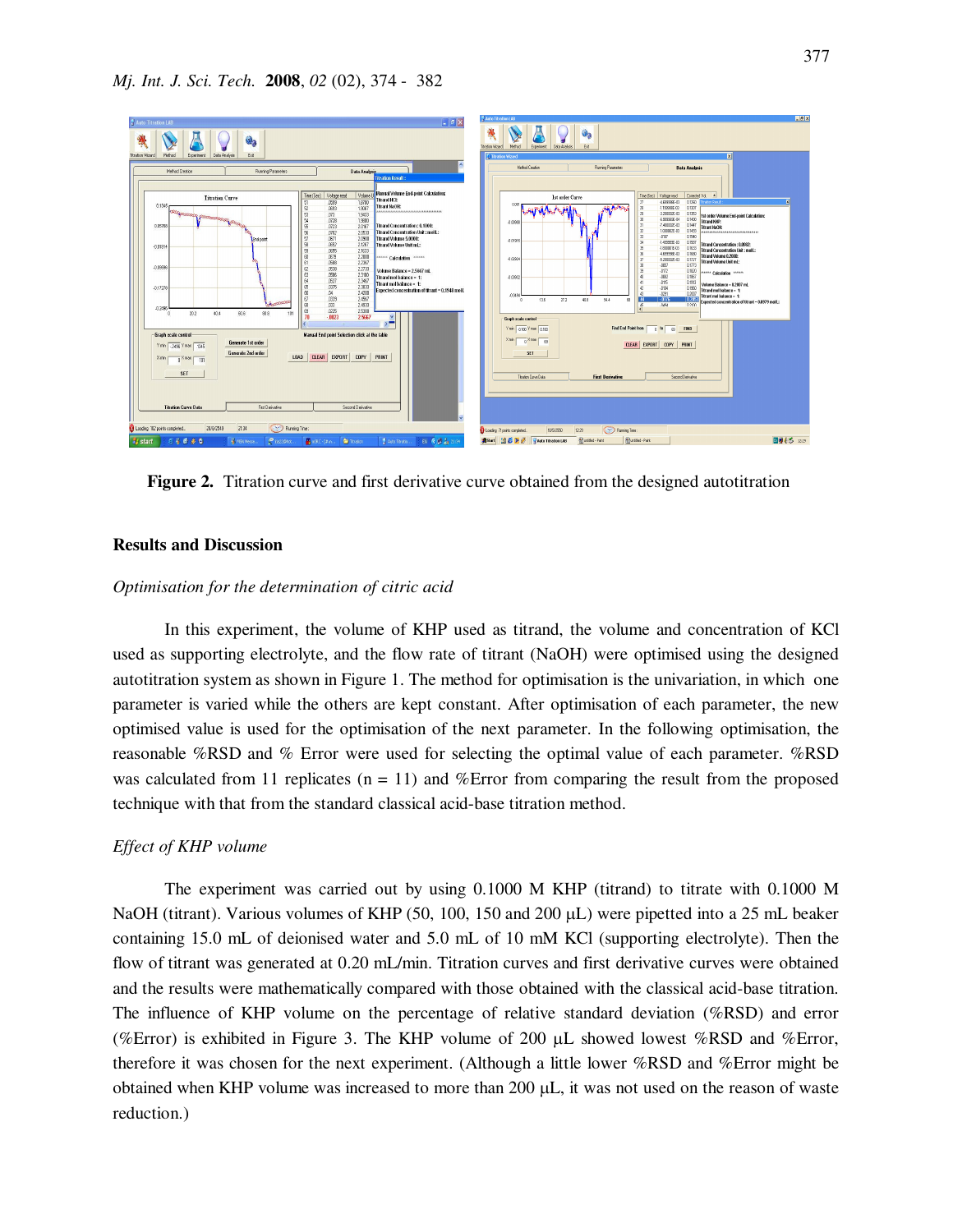

**Figure 3.** Influence of KHP volume on %RSD (a) and %Error (b) in acidity determination by the designed micro-volume autotitrator

#### *Effect of KCl volume*

 Supporting electrolytes are required in controlled-potential experiments to decrease the resistance of the solution, to eliminate electromigration effects, and to maintain a constant ionic strength (i.e. to "swamping out" the effect of variable amounts of naturally occurring electrolytes) [12]. The inert supporting electrolyte may be an inorganic salt, a mineral acid, or a buffer. Potassium chloride or nitrate, ammonium chloride, sodium hydroxide, or hydrochloric acid are widely used as electrolyte in aqueous solution. The usual electrolyte concentration range is 0.1-1.0 M, i.e. in large excess of the concentration of all electroactive species.

 A similar experiment to that for studying the effect of KHP volume was carried out but the volume of KHP and the flow rate of titrant were fixed at 200 µL and 0.20 mL/min respectively. Various volumes of 10 mM KCl used as supporting electrolyte (5, 10, 15 and 20 mL) were each pipetted into a 25 mL beaker containing 200 µL of KHP and 15.0 mL of deionised water. The results are shown in Figure 4. It was observed that at 5 mL of 10 mM KCl the results from 11 replicates showed no difference in each value of the results so %RSD was calculated to be zero. Comparing the results with those obtained from the standard acid-base titration, the %Error at 5 mL of 10 mM KCl was lowest. Therefore, it was selected for the next experiment.

#### *Effect of KCl concentration*

 The experiment was carried out by varying KCl concentration between 0.1-10 mM at fixed KHP volume (200  $\mu$ L), flow rate (0.20 mL/min), and KCl volume (5 mL). From Figure 5, it is found that 10 mM KCl gave lowest %RSD and %Error. Therefore, it was chosen for the next experiment.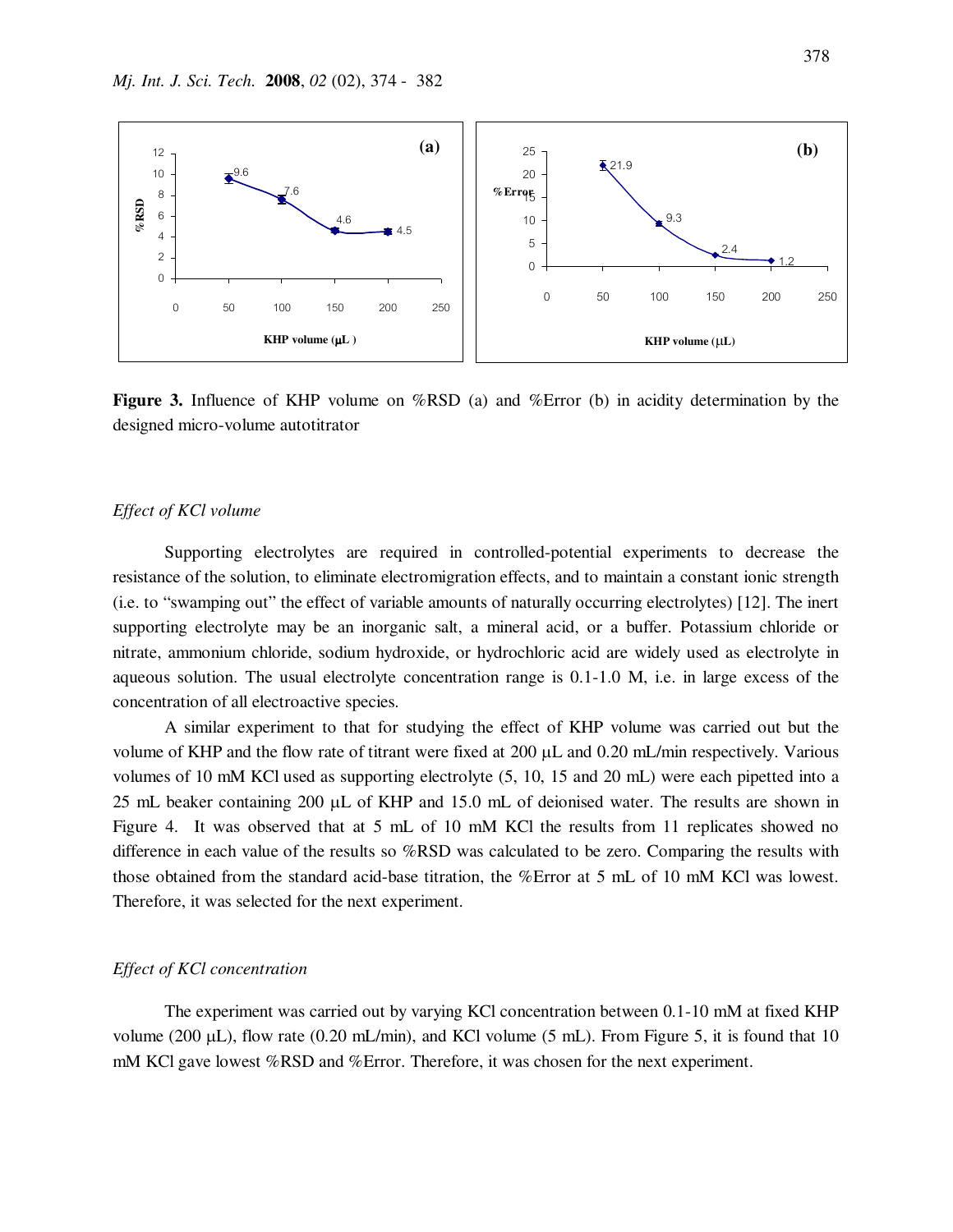

**Figure 4.** Influence of KCl volume on %RSD (a) and %Error (b) in acidity determination by the designed micro-volume autotitrator



**Figure 5.** Influence of KCl concentration on %RSD (a) and %Error (b) in acidity determination by the designed micro-volume autotitrator

## *Effect of flow rate*

 By fixing the volumes of KHP and KCl at 200 µL and 5 mL respectively, and the concentration of KCl at 10 mM, the flow rate of NaOH used as titrant was varied between 0.16-0.40 mL/min. From Figure 6, although the flow rate at 0.24 mL/min gave the lowest %RSD, it provided higher %Error than that at 0.28 mL/min. Moreover, the sample throughput was increased from 72 samples/hr to 83 samples/hr when the flow rate was changed from 0.24 to 0.28 mL/min. Therefore, the flow rate of 0.28 mL/min was chosen. The summary of the optimum conditions is shown in Table 1.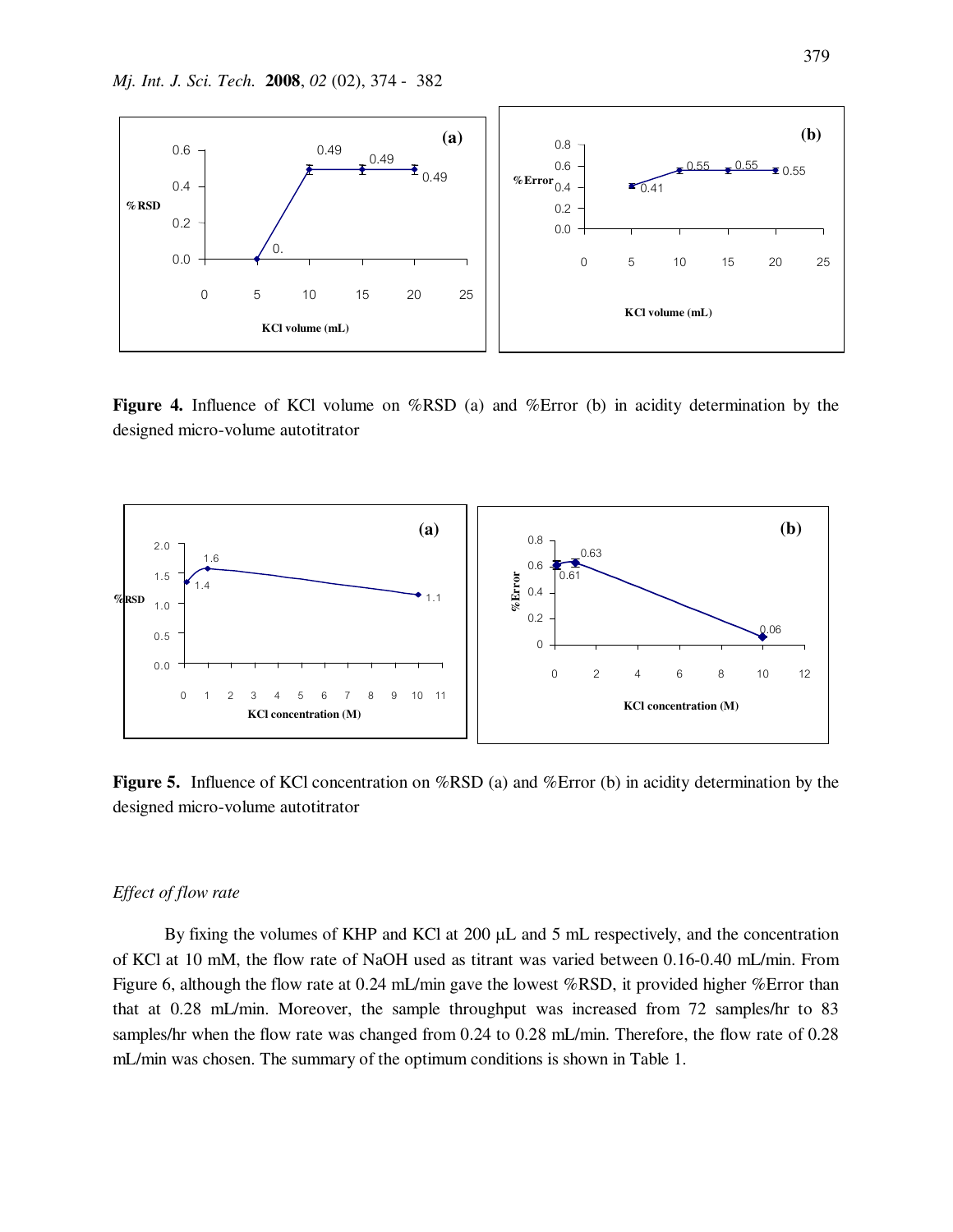

Figure 6. Influence of flow rate of NaOH (titrant) on %RSD (a) and %Error (b) in acidity determination by the designed micro-volume autotitrator

|              |  |  |  |  | <b>Table 1.</b> Optimum values of variables for the on-line potentiometric titration using micro-volume |  |  |
|--------------|--|--|--|--|---------------------------------------------------------------------------------------------------------|--|--|
| autotitrator |  |  |  |  |                                                                                                         |  |  |

| Variable               | Range studied | Optimum value |  |  |  |
|------------------------|---------------|---------------|--|--|--|
| KHP volume $(\mu L)$   | 50-200        | 200           |  |  |  |
| KCl volume (mL)        | $5-20$        | 5             |  |  |  |
| KCl concentration (mM) | $0.1 - 10$    | 10            |  |  |  |
| Flow rate (mL/min)     | $0.16 - 0.40$ | 0.28          |  |  |  |

## *Application to real samples*

 Though organic acids in Thai fruits are varied, a common component seems to be citric acid (which has three active protons). The organic acid content (calculated as citric acid) in the fruit juice from each kind of fruits determined by classical titration and on-line potentiometric titration is shown in Table 2. A paired t-test was used to compare the results obtained by both techniques. They were in excellent agreement at 95% confidential limit.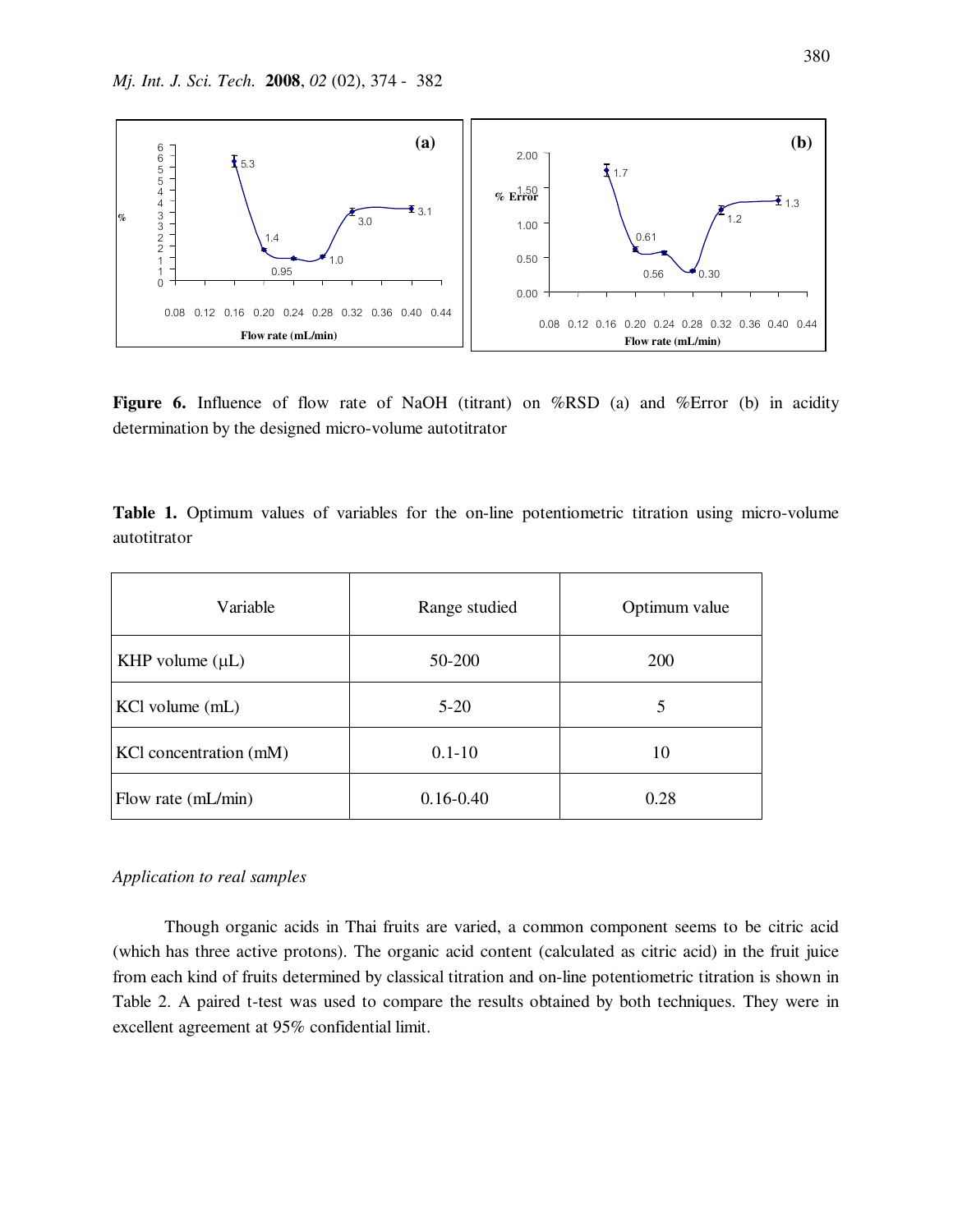| Fruit       | Organic acid content obtained | Organic acid content obtained by          |  |  |  |  |
|-------------|-------------------------------|-------------------------------------------|--|--|--|--|
|             | by classical titration        | on-line potentiometric titration          |  |  |  |  |
|             | $(n=11)^*(x10^{-3}M)$ (%RSD)  | $(n=11)^{*}$ (x10 <sup>-3</sup> M) (%RSD) |  |  |  |  |
| Lime        | 5.26(0.23)                    | 5.42 (2.98)                               |  |  |  |  |
| Pomelo      | 3.76(0.33)                    | 3.77(6.72)                                |  |  |  |  |
| Tangerine   | 3.24(0.37)                    | 3.29(15.4)                                |  |  |  |  |
| Red grape   | 3.00(0.40)                    | 3.04(7.33)                                |  |  |  |  |
| Green apple | 2.89(0.38)                    | 2.88(10.2)                                |  |  |  |  |
| Green grape | 2.73(1.05)                    | 2.72(6.92)                                |  |  |  |  |
| Pineapple   | 1.76(0.63)                    | 1.77(9.30)                                |  |  |  |  |
| Red apple   | 1.49(1.49)                    | 1.51(3.80)                                |  |  |  |  |

|  | Table 2. Organic acid (calculated as citric acid) content in various Thai fruit juices |  |  |  |  |  |  |  |  |  |
|--|----------------------------------------------------------------------------------------|--|--|--|--|--|--|--|--|--|
|--|----------------------------------------------------------------------------------------|--|--|--|--|--|--|--|--|--|

\* 11 replicates

#### **Conclusions**

Determination of organic acid content in fruit juices by the micro-volume autotitrator fabricated in our laboratory is fast and convenient with the sample throughput of 83 samples/hr at the titrant flow rate of 0.28 mL/min. It can be used in routine analysis of acid content. The titrant and titrand used are in the level of a few mL, much less than those used in the classical titration technique, thus contributing to the green and home-made technology.

#### **Acknowledgements**

We gratefully acknowledge the Faculty of Science of Naresuan University for funding this research. Some of the devices and application softwares were developed in cooperation with Alpha Flow Research Group at Chiang Mai University.

#### **References**

- 1. T. E. Furia, "CRC Handbook of Food Additives.", 2nd Edn., CRC Press, Boca Raton, **1983**, pp.225, 242.
- 2. S. M. Herschdoerfer, "Quality Control in the Food Industry.", 2<sup>nd</sup> Edn., Acadamic Press, London,  **1987**, p.94.
- 3. FAO, "Compendium of Food Additive Specifications Addendum 5.", Food and Agriculture Organization of the United Nations, Rome, **1997**.